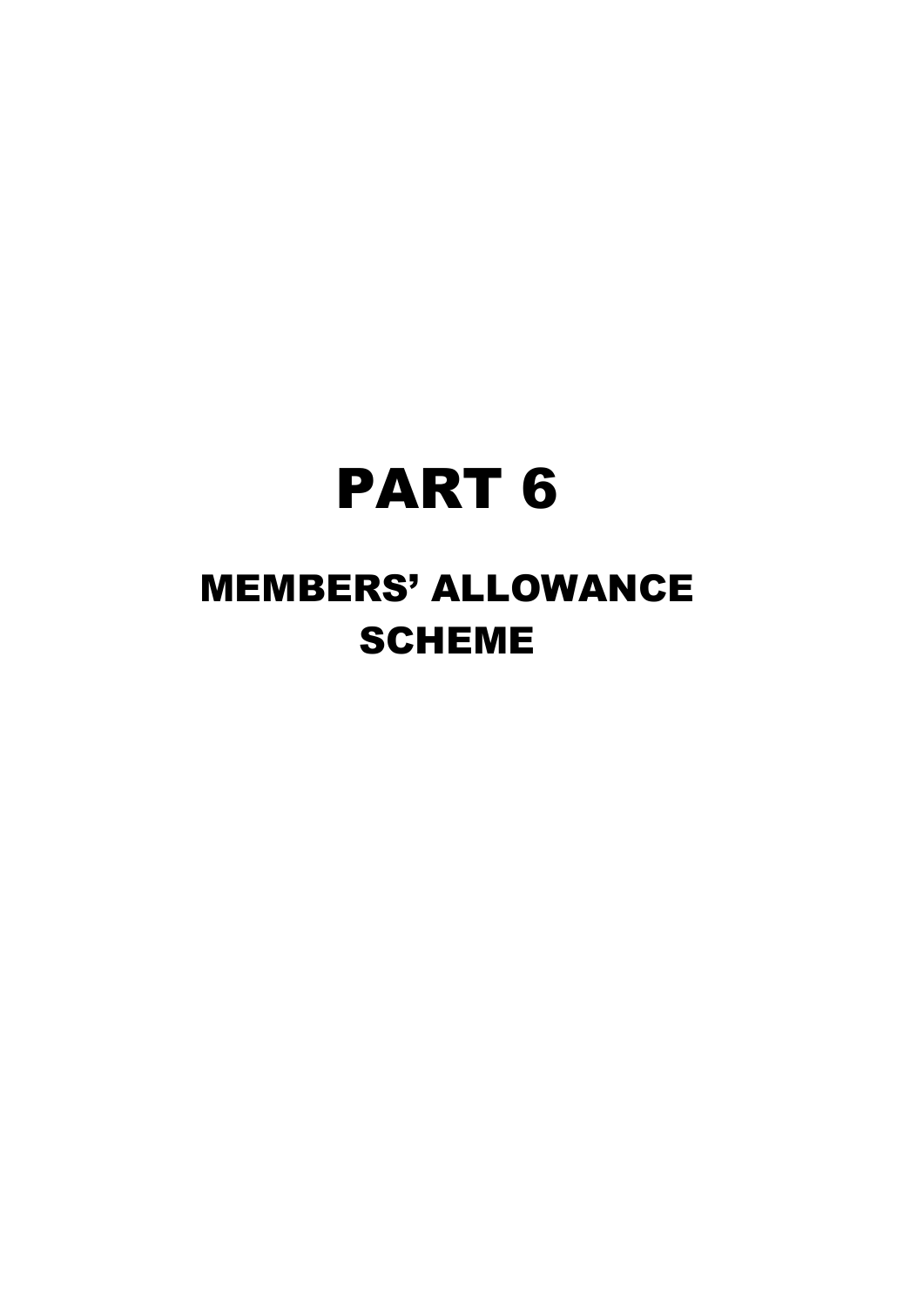**The London Borough of Brent, in exercise of the powers conferred by the Local Authorities (Members' Allowances) (England) Regulations 2003; the Local Government and Housing Act 1989; the Local Government Act 2000 and the Local Government Act 1972 hereby makes the following Scheme.**

#### **Introduction**

1. This is Brent Council's Members' Allowance Scheme. The allowances in Schedule 1 shall become effective from 1<sup>st</sup> April 2021. The Scheme was made on 22 February 2021.

#### **Interpretation**

In this Scheme:

"Councillor" means a member of the London Borough of Brent who is a Councillor.

"Year" means a period of 12 months ending 31 March.

#### **Basic Allowance**

2. For each year a basic allowance as set out in Schedule 1 of this Scheme shall be paid to each Councillor.

#### **Special Responsibility Allowances**

- 3. (1) For each year, a Special Responsibility Allowance shall be paid to those Councillors who have the Special Responsibilities in relation to the authority that are specified in Schedule 1 of this Scheme.
	- (2) The amount of each such Allowance shall be the amount specified against that Special Responsibility in Schedule 1.
	- (3) No member shall receive more than one Special Responsibility Allowance.
	- (4) No member of the Planning Committee, Licensing Committee, Adoption and Permanency Panel and Fostering Panel shall receive a Special Responsibility Allowance unless the member has attended or completed the mandatory training sessions for that body. The reference to mandatory training sessions are to such sessions as determined by the Council from time to time.

#### **Allowances for the education co-opted members and the independent members on Audit and Standards Advisory Committee**

4. For each year an allowance as set out in Schedule 1 of this Scheme shall be paid to the education co-opted members and the independent members on the Audit and Standards Advisory Committee.

#### **Dependants' Carers' Allowance**

5 (1) A dependants' carers' allowance may be claimed by a councillor in respect of such expenses of arranging for the care of their children or dependants as are necessarily incurred in the attendance at meetings or the performance of functions of a type specified in Schedule 2 provided that: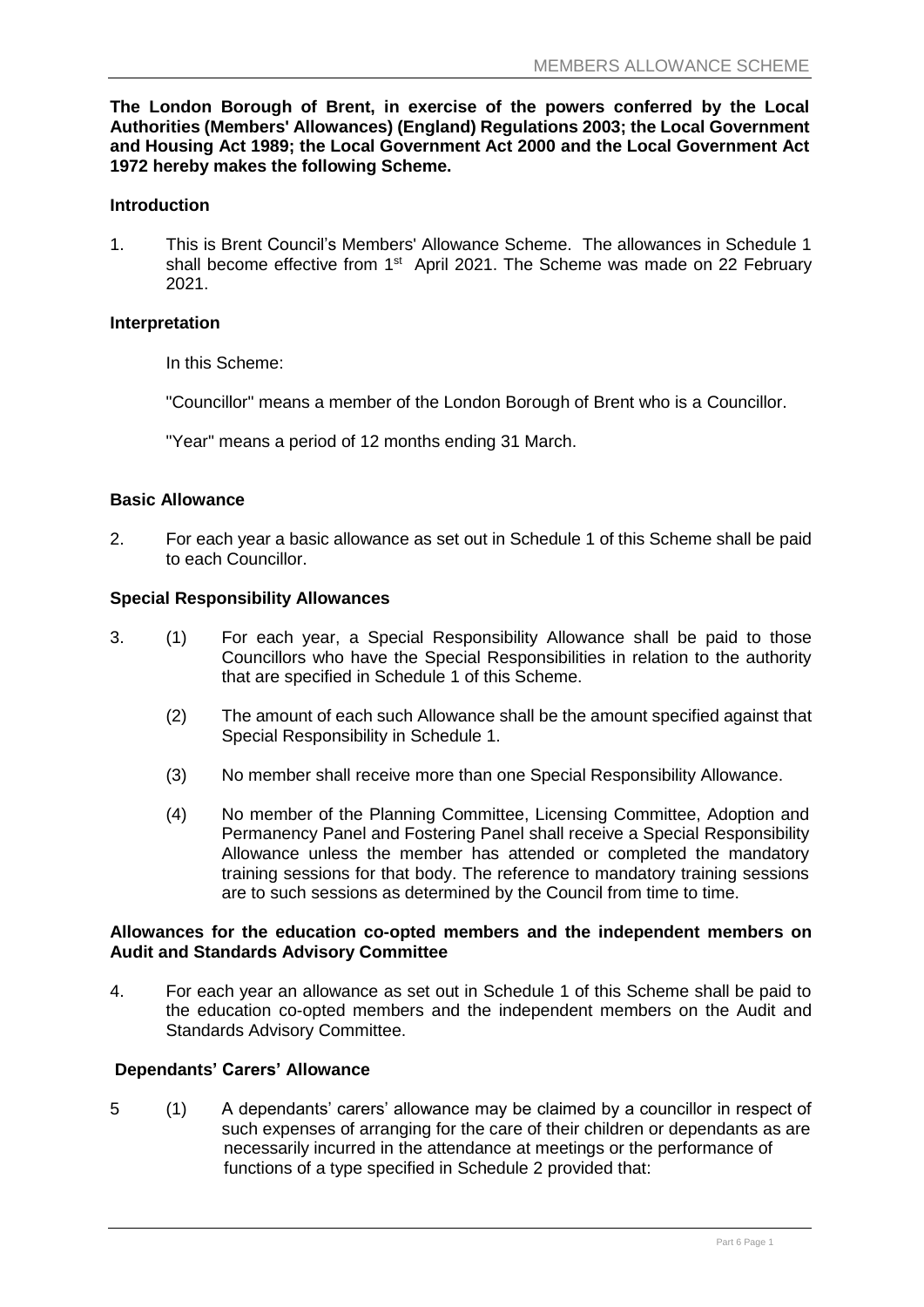- i) the allowance will be for reimbursement only of the reasonable costs of such care which shall be equal to the hourly rate of the London Living Wage (unless special care is required and approved);
- ii) receipts shall be produced; and
- iii) written approval of the claim is obtained from the Head of Executive and Member Services prior to the meeting.
- (2) For the purposes of regulation 7(1)(h) of the Local Authorities (Members' Allowances) (England) Regulations 2003 (see Schedule 2), the following are approved duties in respect of which councillors are entitled to claim a dependants' carers' allowance:
	- i) all approved internal and external learning and development sessions as part of the Council Member Learning and Development programme;
	- ii) meetings with government departments and other official bodies;
	- iii) meetings and/or briefings convened or authorised by Chief Officers provided that councillors of at least two political groups have been invited;
	- iv) Cabinet member/officer meetings;
	- v) formal inspections and site visits authorised by the Council;
	- vi) conferences that a councillor is appointed to attend;
	- vii) formal joint meetings with members of other authorities; and
	- viii) meetings of all other bodies to which councillors are appointed as a representative of the Council or a Committee. These include:
		- a. joint committees with staff:
		- b. working panels;
		- c. steering groups; and
		- d. advisory groups and outside bodies (appointed to by the Council).

#### **Civic dignitaries**

6. In accordance with the necessary tax dispensation, for each year the allowances set out in schedule 1 shall be paid to the Mayor and Deputy Mayor to meet the expenses of their office.

#### **Travelling and subsistence allowances**

- 7. (1) Subject to the conditions set out in this paragraph, reasonable travelling and subsistence expenses may be claimed by councillors (or co-opted or independent members) in respect of the attendance at conferences outside of the borough of Brent.
	- (2) Subject to the conditions set out in this paragraph, reasonable expenses may be claimed for travel by councillors (or co-opted or independent members) with disabilities.
	- (3) The expenses shall be for the purpose of, or in connection with, the discharge of the functions of the Council.
	- (4) The prior written approval of the Head of Executive and Member Services or the Director Performance, Policy and Partnerships shall be obtained in respect of both the incurring of the expenses and the amount of the expenses.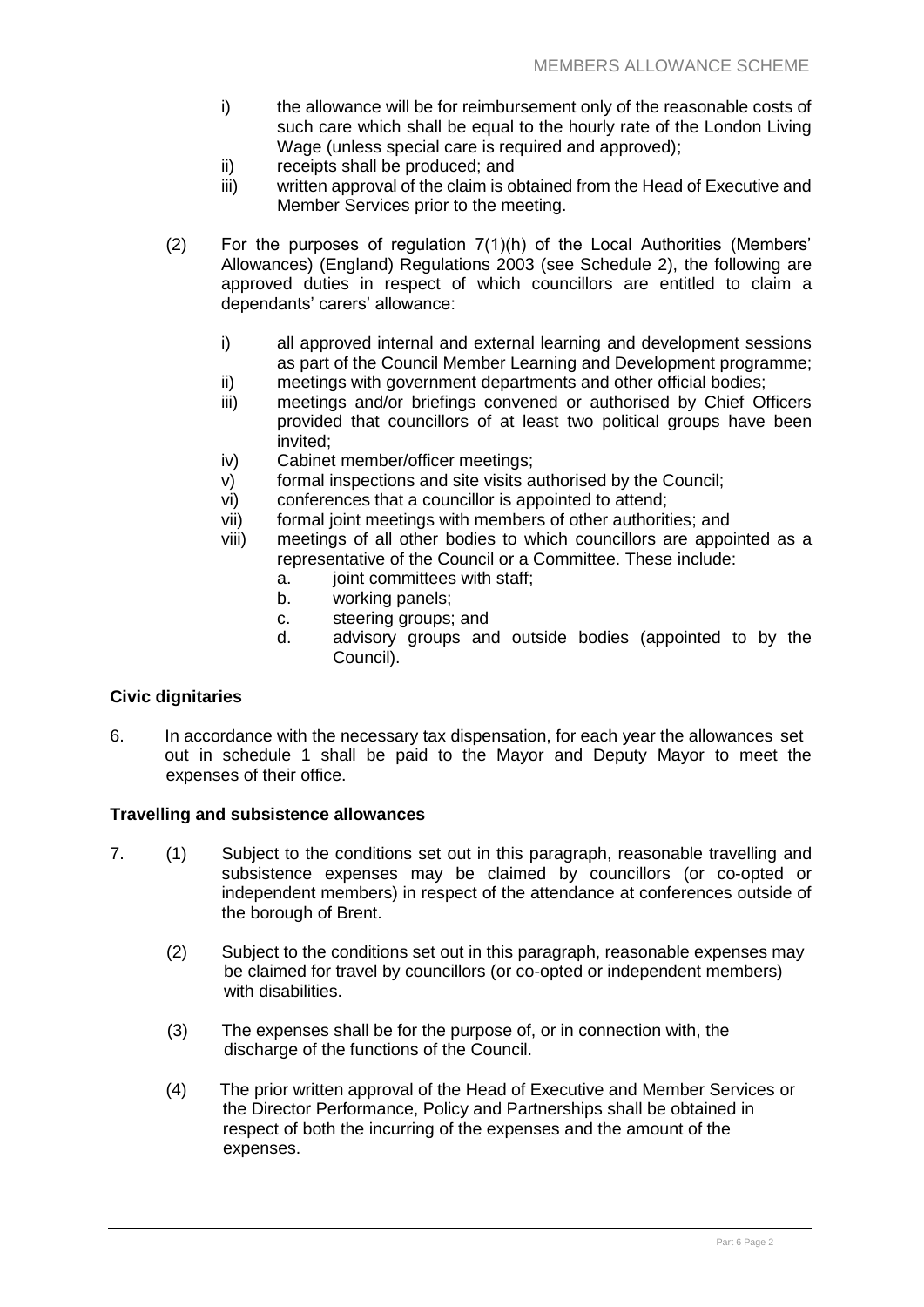- (5) Claims shall be reimbursed at the same rate as the Council reimburses expenses claimed by officers. Subject to any maximum limits which may apply, the amount of the claim shall be limited to the expense actually incurred.
- (6) Receipts shall be produced in respect of all claims.

#### **Renunciation**

8. A Councillor (or co-opted or independent member) may, by notice in writing given to the Head of Executive and Member Services, elect to forego any part of their entitlement to an allowance under this Scheme.

#### **Part-year Entitlements**

9. In so far as this scheme has effect for only part of a year or where, in the course of a year, this Scheme is amended or a Councillor or co-opted or independent member becomes or ceases to be a Councillor or co-opted or independent member, or accepts or relinquishes a special responsibility in respect of which a Special Responsibility Allowance is payable, the entitlement to such an allowance shall be to such part of the allowance as bears to the whole in the same proportion as the number of days during which their term of office subsists bears to the number of days in that year.

#### **Claims and Payments**

- 10. (1) A dependents' carers' allowance, travelling and subsistence allowances or education co-opted or independent members' allowance under this Scheme shall be made in writing within two months of the date on which the duty in respect of which the entitlement to the allowance arises.
	- (2) Payments shall be made:
		- (a) in respect of Basic and Special Responsibility Allowances, subject to Sub-Paragraph (4) below, in instalments of one-twelfth of the amount specified in this Scheme on a day each month as determined by the Head of Executive and Member Services.
		- (b) in respect of Mayoral and Deputy Mayoral allowances, in accordance with a scheme for which a tax dispensation has been given.
		- (c) in respect of dependents' carers' allowances, on the day as determined by the Head of Executive and Member Services in respect of claims received up to the last day of the preceding month.
	- (3) Where a payment of one-twelfth of the amount specified in this Scheme in respect of a Basic Allowance or a Special Responsibility Allowance would result in the Councillor receiving more or less than the amount to which, by virtue of Paragraph 8, he or she is entitled, the payment shall be such amount as will ensure that no more or no less is paid than the amount to which he or she is entitled.
	- (4) A record of all payments made under this Scheme showing recipient, nature and amount shall be maintained and made available for public inspection.
	- (5) No member may claim an allowance under this Scheme if he or she is already claiming an allowance from another authority in respect of the same duties.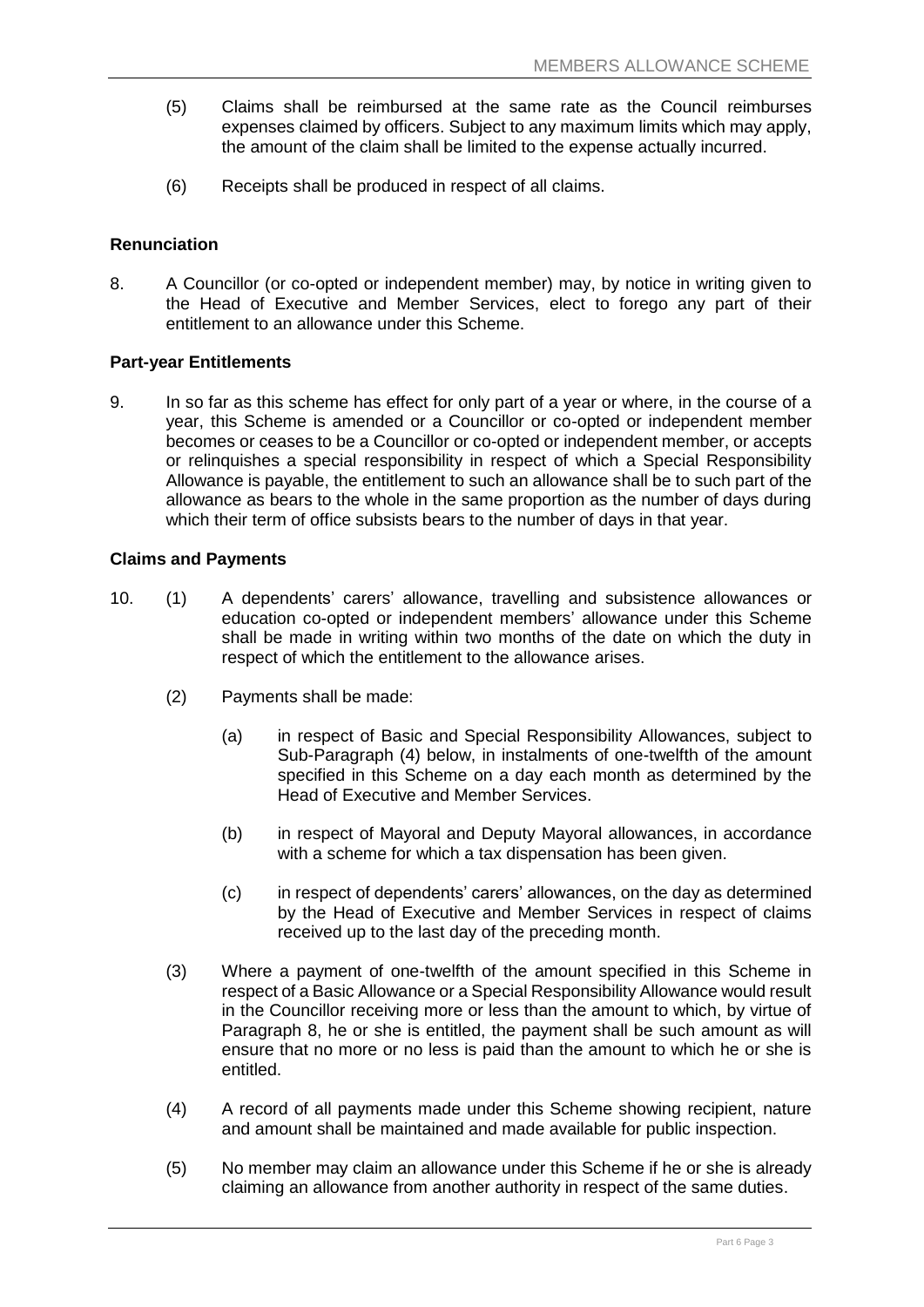(6) Where an allowance has already been paid in respect any period during which the person claiming the allowance was not entitled to so claim the Council may recover the amount paid.

#### **Annual Uplift**

11. Basic, special and civic allowances payable under this Scheme shall be increased with effect from each April by a percentage equal to the inflation pay award agreed as part of the Local Government Pay Settlement in the previous financial year, unless otherwise determined by the Council.

#### **Pensions**

12. (a) The following members of the Council are entitled to pensions in accordance with a members pension scheme:

*[none]*

(b) The following allowances shall be treated as amounts in respect of which such pensions are payable:

*[none]*

#### **Maternity, Paternity and Sickness Pay**

- 13. (1) A Councillor shall continue to receive in full a basic allowance as set out in Schedule 1 of this Scheme during any period of maternity, paternity and sickness leave.
	- (2) A Councillor entitled to a Special Responsibility Allowance shall continue to receive their allowance during any period of maternity, paternity and sickness leave in the same way that the Council's employees enjoy such benefits.
	- (3) If another Councillor is appointed to cover the period of absence, the replacement will be entitled to receive the same allowance.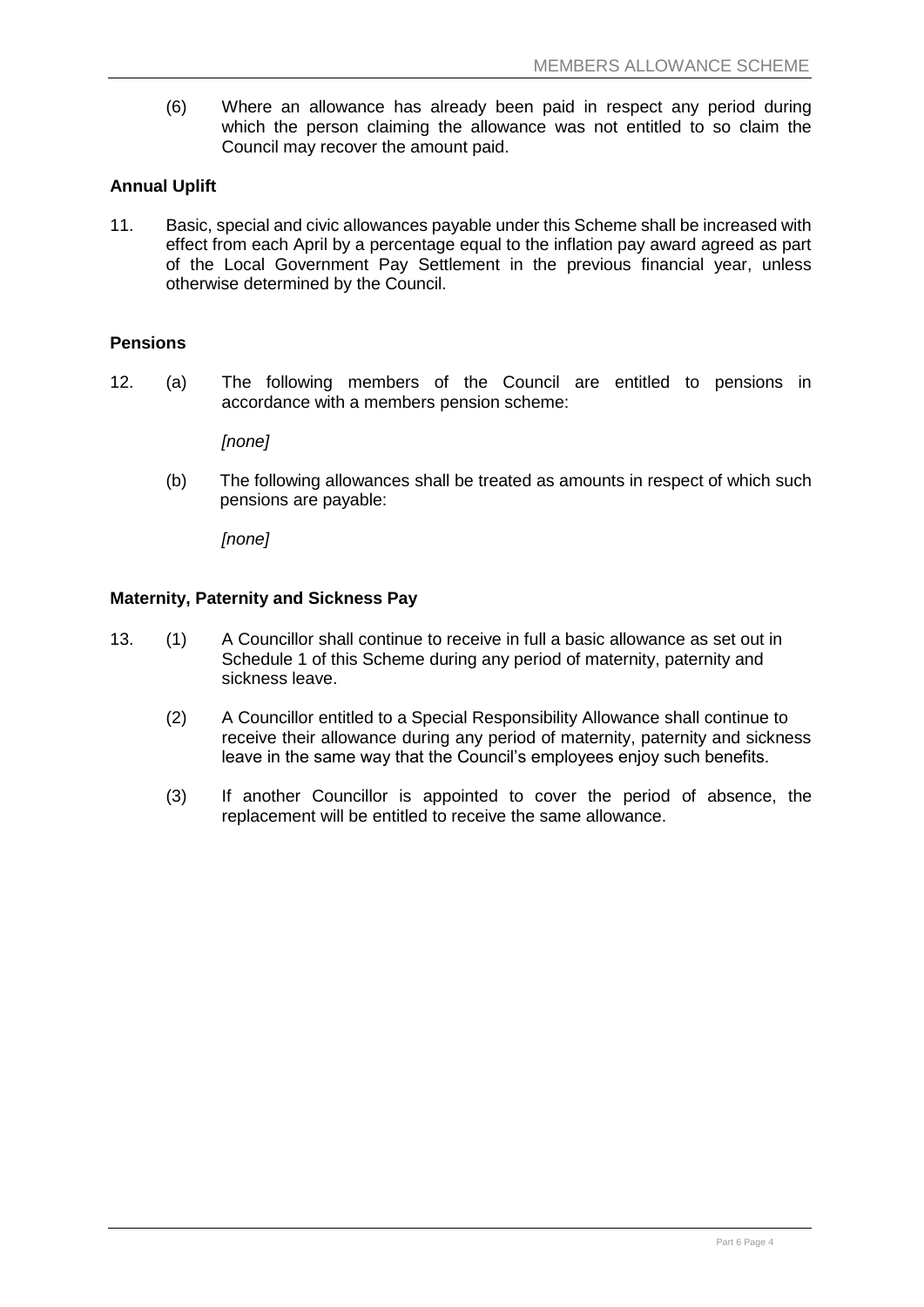### **SCHEDULE 1**

# **BASIC, SPECIAL RESPONSIBILITY AND CO-OPTED MEMBER ALLOWANCES WITH EFFECT FROM 1 APRIL 2021 ( AS REVIEWED ON 22 FEBRUARY 2021)**

# **Basic Allowance**

Payable to all councillors = £12,484

## **Special Responsibility Allowances (No more than one allowance per member)**

- 1. Leader of the Council =  $£39,748$
- 2. Deputy Leader of the Council =  $£28,968$
- 3.Other Cabinet Members = £19,087
- 4. Chair of the Community and Wellbeing Scrutiny Committee = £14,281
- 5. Chair of the Resources and Public Realm Scrutiny Committee = £14,281
- 6. Chair of the Planning Committee =  $£14,281$
- 7. Members of the Planning Committee =  $£2.177$
- 8. Chair of the Audit and Standards Committee (Vice-Chair of the Audit and Standards Advisory Committee) = £5,000
- 9. Chairs of the Brent Connects Area Consultative Forums = £1,250
- 10. Chair of the Licensing Committee =  $£3,234$
- 11. Members of the Licensing Committee =  $£1,000$
- 12. Member of the Adoption and Permanency Panel = £3,234
- 13. Member of the Fostering Panel =  $£3,234$
- 14. Leader of the Principal Opposition Group $* = \text{\pounds}8,000$
- 15. Group Whip for the majority group with over 50% of councillors = £4,000
- 16. Mayor =  $£7,141$
- 17. Deputy Mayor =  $£3,234$

\*For the purposes of this Scheme this is the second largest group of the Council. If there are two or more opposition groups of the same size, it is such group as the Council shall decide.

# **Co-opted Member Allowances**

1. Chair of the Audit and Standards Advisory Committee (voting) = £1,500

2. Independent members of the the Audit and Standards Advisory Committee (voting) = £427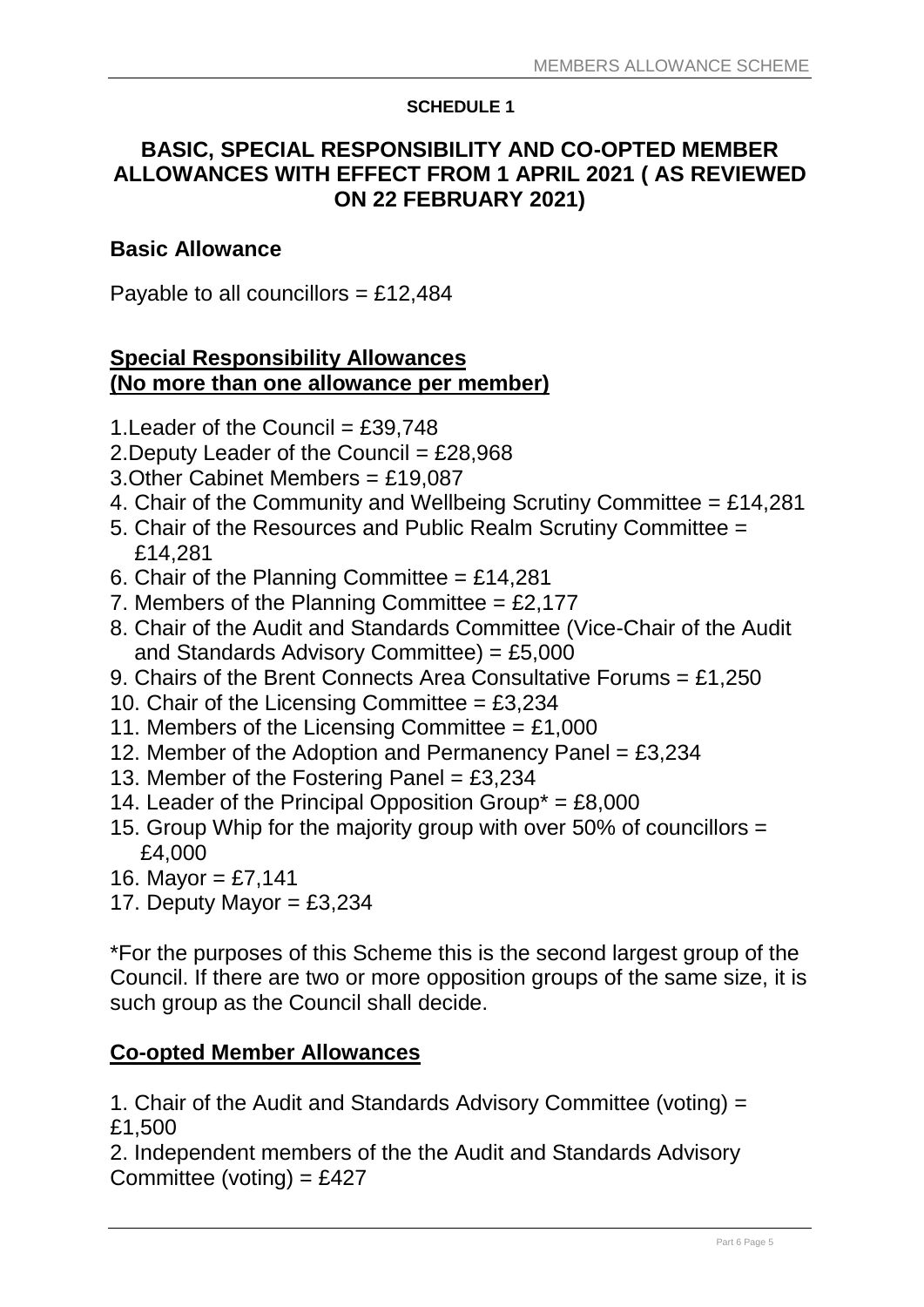3. Education voting and non-voting co-opted members of the Community and Wellbeing Scrutiny Committee £226.